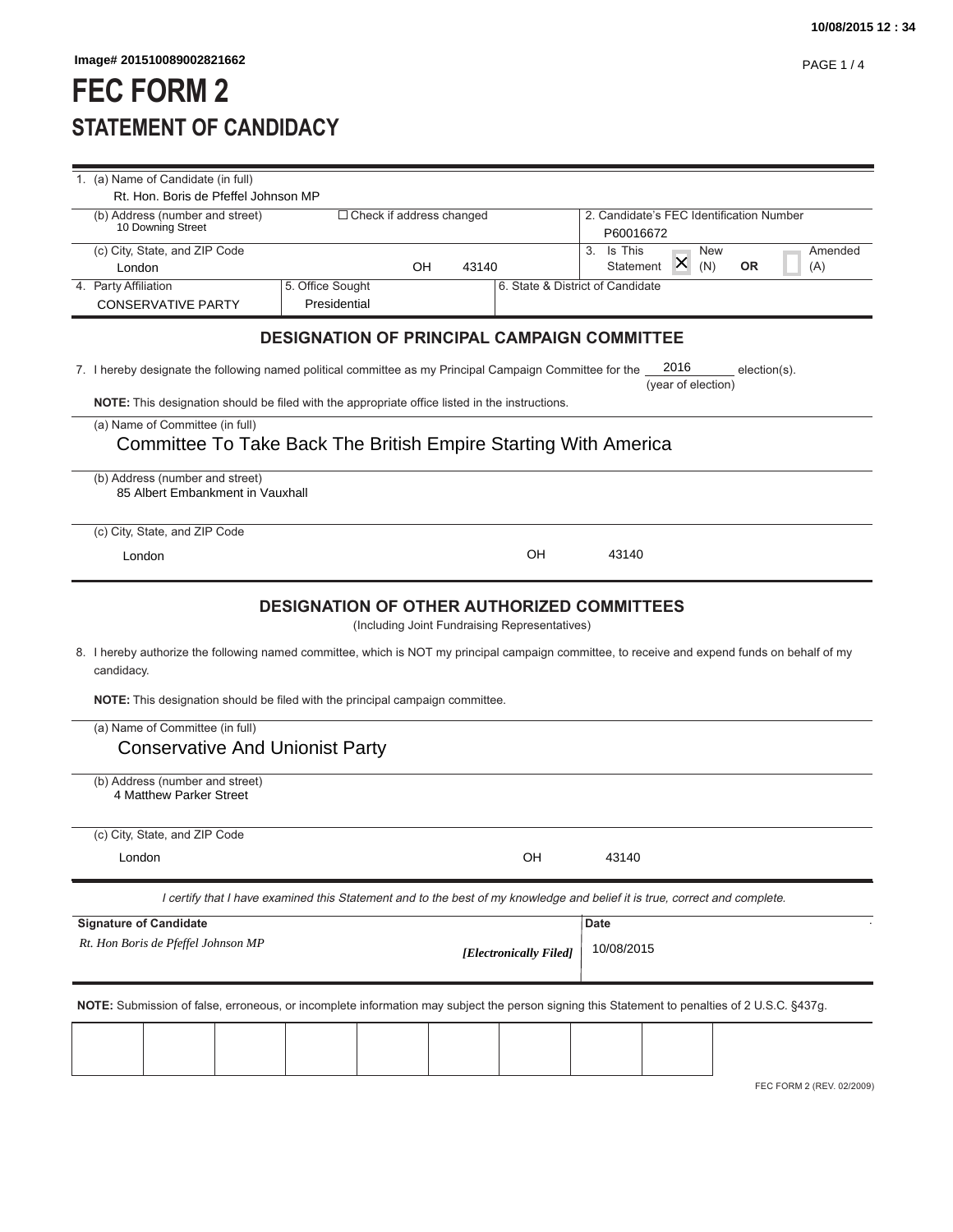## 1mage# 201510089002821663<br>DAGE 2/4 (PAGE 2/4<br>Standard G'H9LH'F9 @ H98 'HC '5 'F9 DCF HžG7 < 981 (29 °CF '<del>11</del>9 A <del>A</del>5 H=C B

Ī **Form/Schedule: F2NTransaction ID :** 

For Queen, Country, And Empire!

**Form/Schedule: Transaction ID:**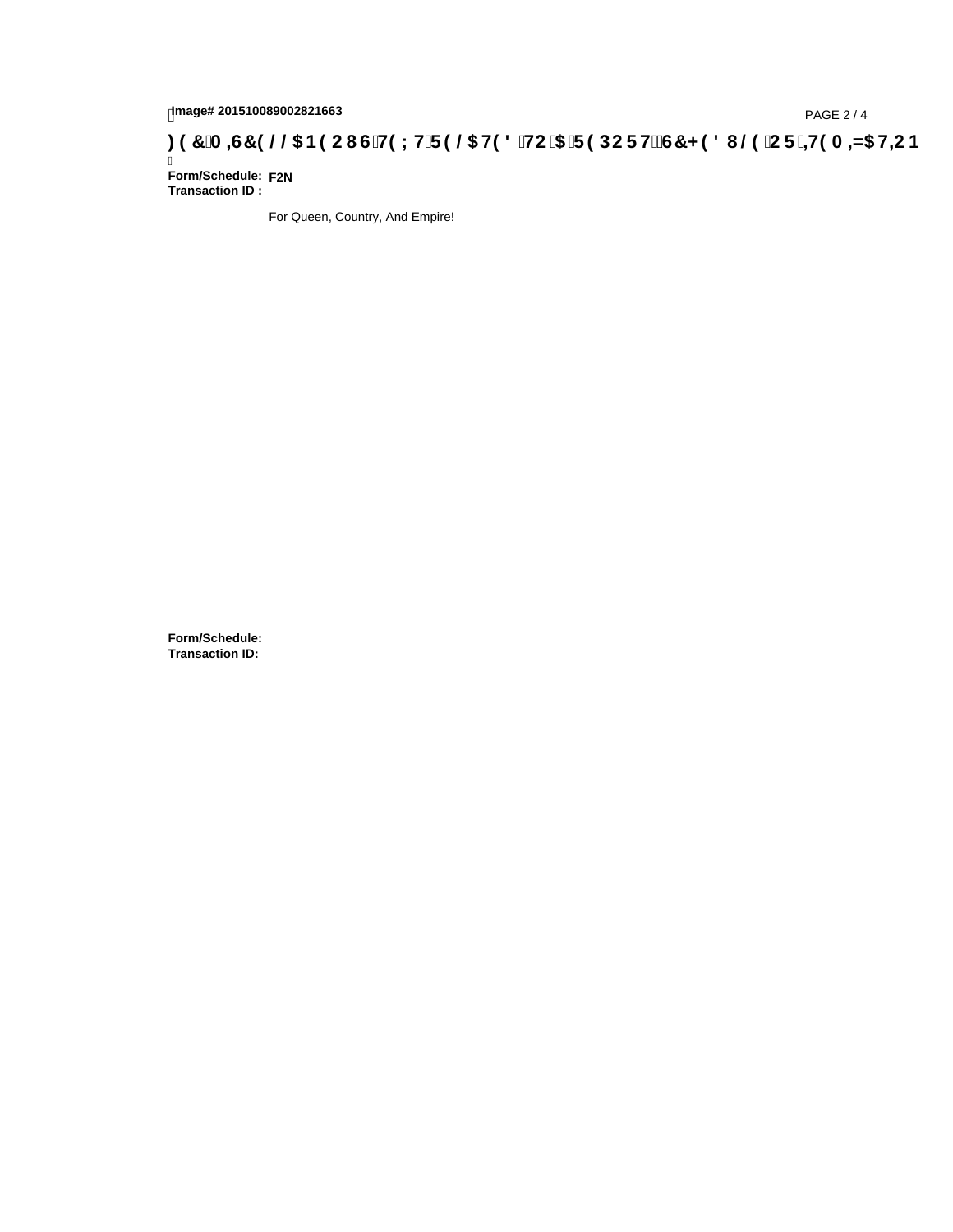## **FORM 2S - STATEMENT OF CANDIDACY (Supplemental Page)**

| FEC Form 2 (Rev. 02/2003)                                           |                                                                                      |                                                                                                                                             | 3 / 4<br>Page  |
|---------------------------------------------------------------------|--------------------------------------------------------------------------------------|---------------------------------------------------------------------------------------------------------------------------------------------|----------------|
|                                                                     |                                                                                      | DESIGNATION OF OTHER AUTHORIZED COMMITTEES<br>(Including Joint Fundraising Representatives)                                                 | [ ADDITIONAL ] |
| candidacy.                                                          |                                                                                      | I hereby authorize the following named committee, which is NOT my principal campaign committee, to receive and expend funds on behalf of my |                |
|                                                                     | <b>NOTE:</b> This designation should be filed with the principal campaign committee. |                                                                                                                                             |                |
| (a) Name of Committee (in full)                                     |                                                                                      |                                                                                                                                             |                |
| Secret Intelligence Service (MI6)                                   |                                                                                      |                                                                                                                                             |                |
| (b) Address (number and street)<br>85 Albert Embankment in Vauxhall |                                                                                      |                                                                                                                                             |                |
| (c) City, State and ZIP Code                                        |                                                                                      |                                                                                                                                             |                |
| London                                                              |                                                                                      | OH<br>43140                                                                                                                                 |                |
|                                                                     |                                                                                      | <b>DESIGNATION OF OTHER AUTHORIZED COMMITTEES</b><br>(Including Joint Fundraising Representatives)                                          | [ ADDITIONAL ] |
| candidacy.                                                          |                                                                                      | I hereby authorize the following named committee, which is NOT my principal campaign committee, to receive and expend funds on behalf of my |                |
| (a) Name of Committee (in full)<br><b>HSBC Holdings plc</b>         | <b>NOTE:</b> This designation should be filed with the principal campaign committee. |                                                                                                                                             |                |
| (b) Address (number and street)<br>452 5th Avenue                   |                                                                                      |                                                                                                                                             |                |
| (c) City, State and ZIP Code                                        |                                                                                      |                                                                                                                                             |                |
| New York                                                            |                                                                                      | NΥ<br>10018                                                                                                                                 |                |
|                                                                     |                                                                                      | <b>DESIGNATION OF OTHER AUTHORIZED COMMITTEES</b><br>(Including Joint Fundraising Representatives)                                          |                |
| candidacy.                                                          |                                                                                      | I hereby authorize the following named committee, which is NOT my principal campaign committee, to receive and expend funds on behalf of my |                |
|                                                                     | NOTE: This designation should be filed with the principal campaign committee.        |                                                                                                                                             |                |
| (a) Name of Committee (in full)                                     |                                                                                      |                                                                                                                                             |                |
| BP p.l.c.                                                           |                                                                                      |                                                                                                                                             |                |
| (b) Address (number and street)<br>501 Westlake Park Boulevard      |                                                                                      |                                                                                                                                             |                |
| (c) City, State and ZIP Code                                        |                                                                                      |                                                                                                                                             | [ ADDITIONAL ] |